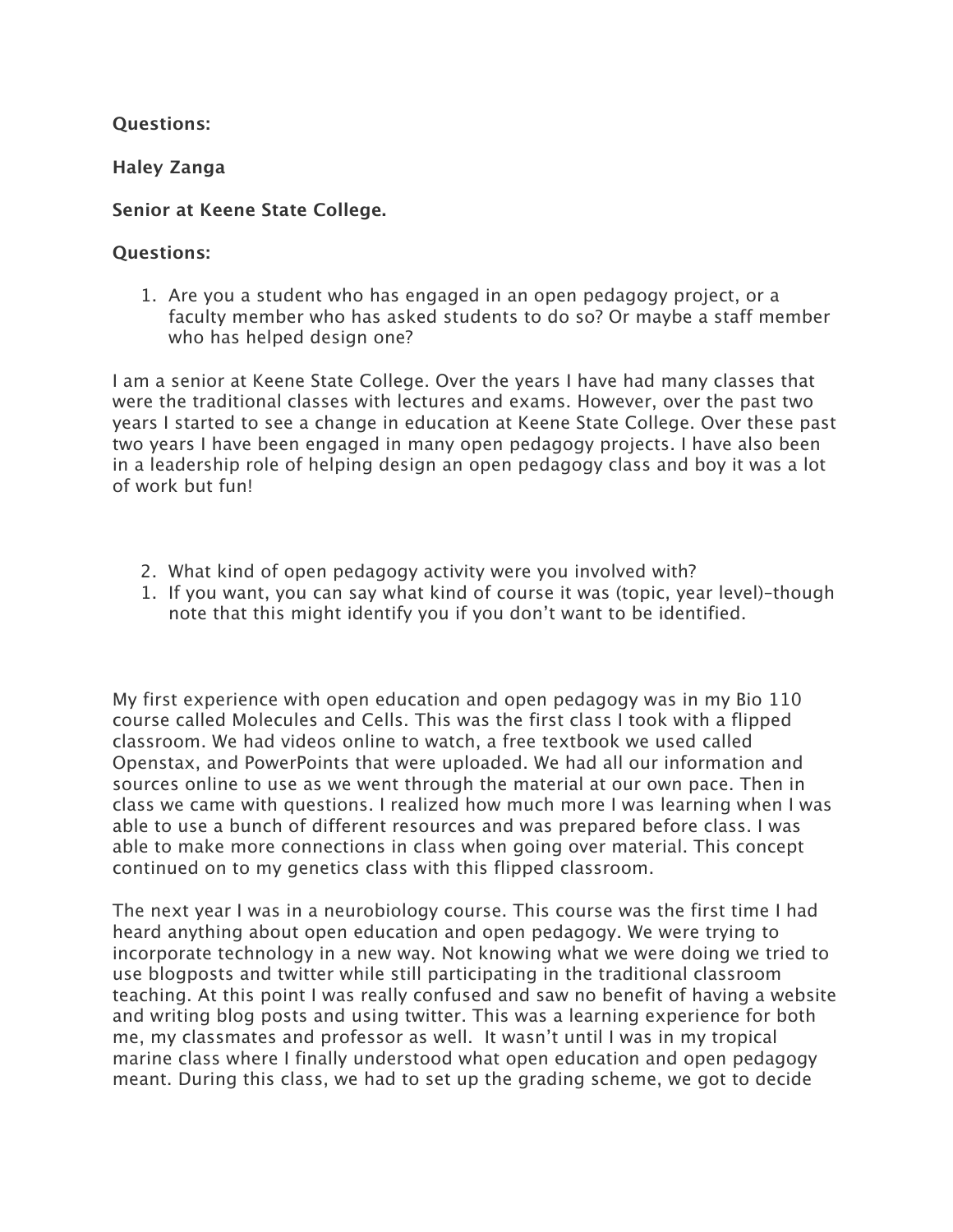what we wanted to write about on our blog posts, as well as using twitter in an educational way.

Throughout my last two years at Keene State I have seen the movement towards open ed. Most of my classes are moving towards the use of free textbooks and the use of twitter.

# 3. What were the benefits of this activity?

The benefits of these activities and classes were connections! I never realized how many connections you can make using twitter. I have made some many connections and learned so much by using a simple social media app in a way that benefits me in an educational way. Yes, twitter can be used in an educational way. If you want to learn more take a look at my blog post I wrote (https://haleyzanga.wordpress.com/2017/10/30/twitter/). I have realized that doing blog posts, using twitter and making an electronical portfolio that it has created a personal learning network. I am able to keep adding to my E-portfolio. I can continue to take my education and learning even after a semester long class. With this type of learning, learning doesn't stop after the class. I have seen this first hand as my tropical marine classmates are still connected through twitter tweeting back and forth using our course hashtag.

Some other benefits to this is that I became a better writer when I had to write all these blog posts. I used to hate writing but by being in a course that allowed me to write about what I wanted I become more engaged and interested in the topic. I actually started to enjoy writing these blog posts. I was able to be creative with them as well. I knew that these blog posts could potentially be seen by people outside of Keene State so I wanted to make sure my information was accurate and written well. I had never taken a class where I, the student, could decide what I wanted to learn about. I realized there is so much out there and so many things I am curious about and to have that ability to choose to look in-depth on a topic was rewarding. It is a known fact that when students are more engaged and are interested in a topic they will remember more. I can truly see that I have grown as a student by using this type of education/learning.

# 1. If you were a student, what did you get out of it?

What I got of this style of learning was that education doesn't just have to be based on lectures and exams. The way we are taught and learn can change from the traditional class. For years we have done the same thing over and over when teaching and learning. We as students sit down for two hour lectures, forced to memorize this information and then have to show we "know" it by regurgitating on an exam. For years, I had learned how to memorize things so I could get A's on my